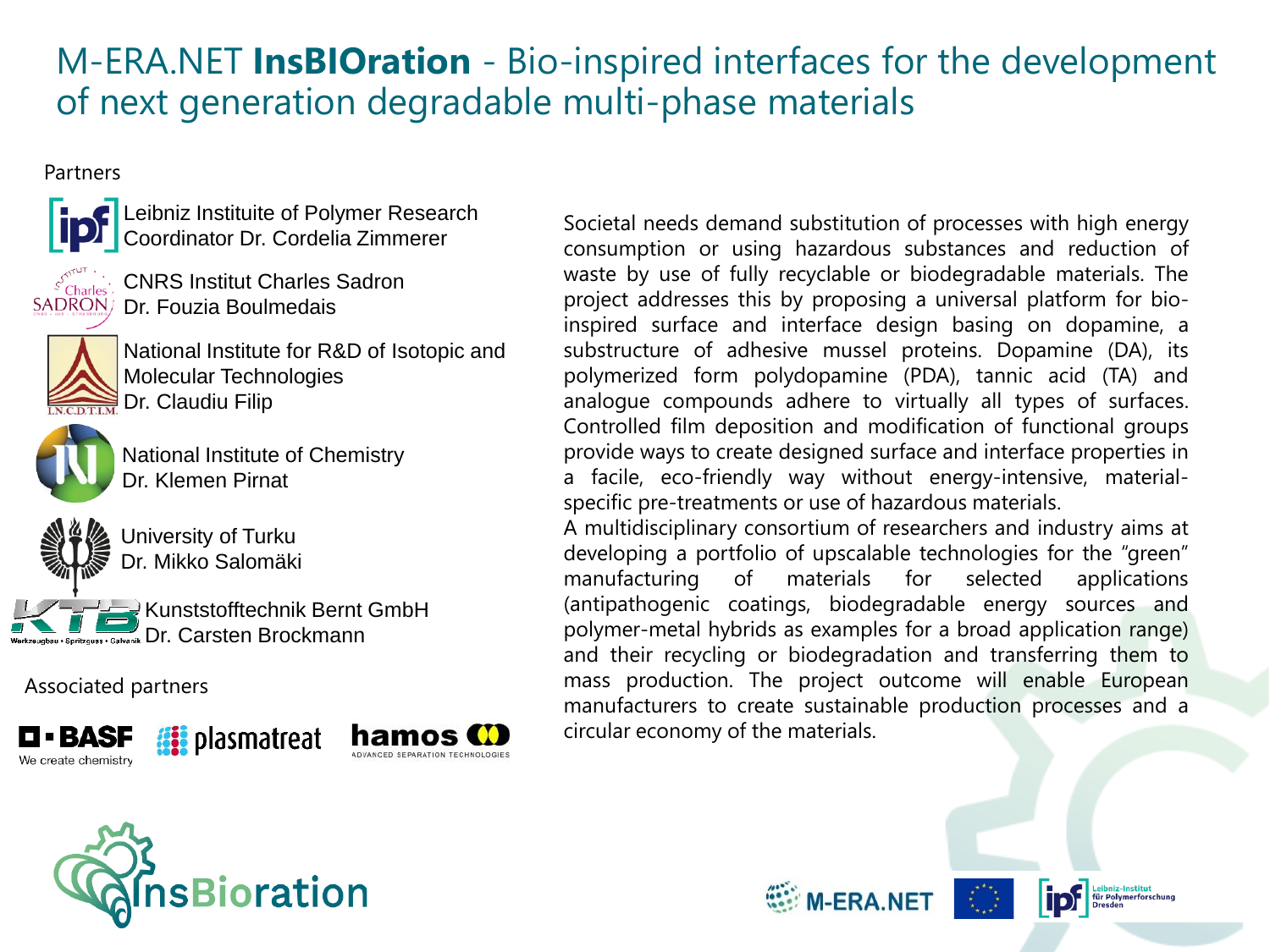

**WEBBANET** 

## **Challenges**

- 1) Adhesion mechanisms are not fully explored; no universal application method has been developed yet
- 2) The seemingly simple processing harbours hidden hurdles being difficult to identify and handle
- 3) The acceptance of the biogenic approach in fields of application that have been technically optimized for years is only slow, rules or regulations are strict, and enterprises have to limit their risk and costs.

# **Objectives**

- 1) Investigation of fundamentals/mechanisms of biogenic adhesion on molecular scale
- 2) Development of robust, up-scalable and reproducible deposition techniques for PDA films and investigation of their influence on the film properties
- 3) Control of the PDA analogue film properties and adhesion by pre- and post-treatments and further modifications to create a generalized interfacial design concept
- 4) Fabrication of prototypes of multiphase materials with designed surfaces and interfaces for selected applications: antipathogenic coatings, sustainable/biodegradable batteries and supercapacitors and metallization of plastics
- 5) Study of biodegradability of interfacial adhesion layers for the separation of components of hybrids or composites for their reuse